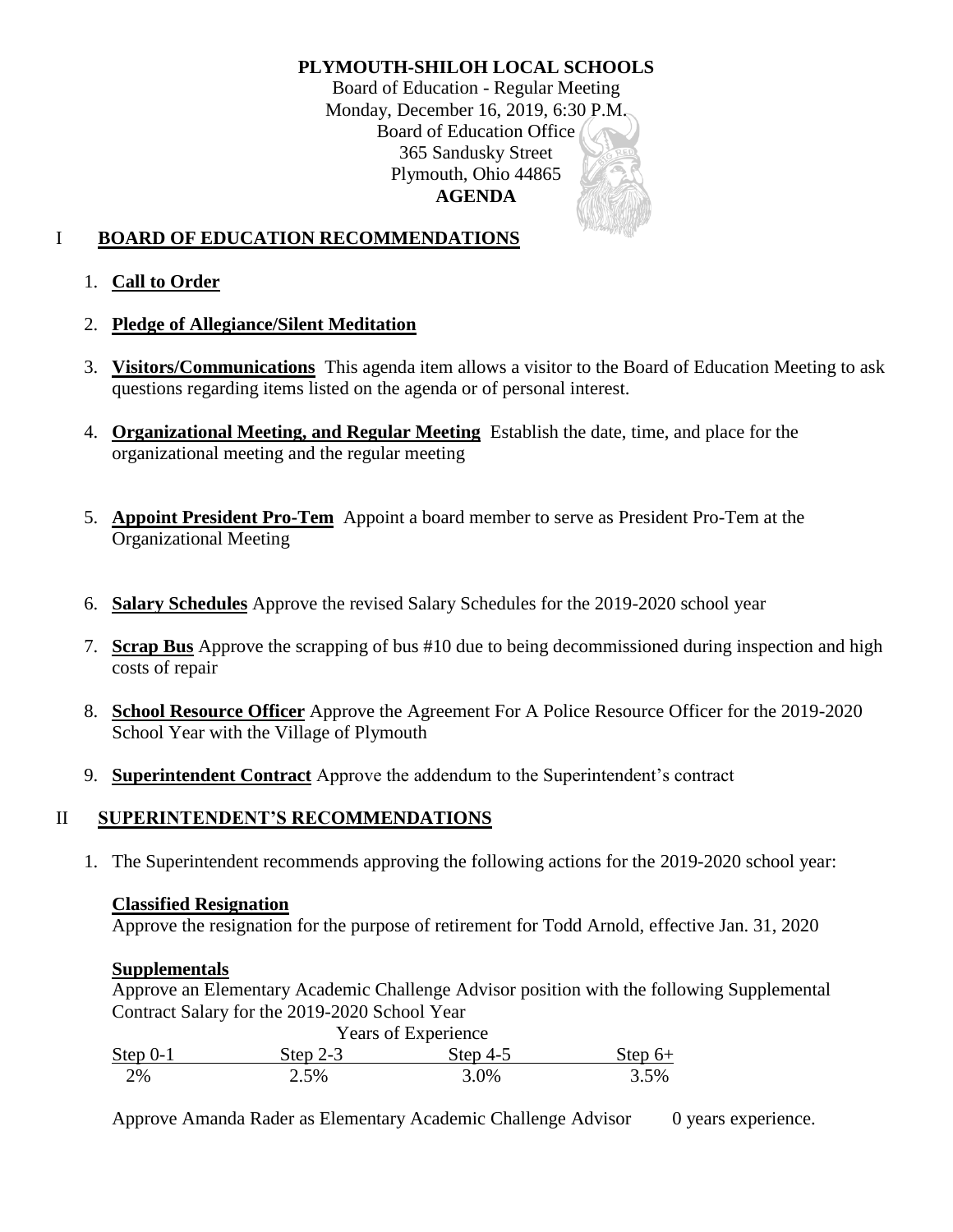### **Graduation**

Approve a Plymouth High School Diploma of Adult Education for Francis A. Dorian In compliance with Board Policy IGED-R- Diploma of Adult Education

### **Early Graduation**

Approval for early graduation of Whitney Boone for the class of 2020

# **Certified Employment**

Approve Lucy McPeek as a home bound instructional tutor at \$22.00 per hour, not to exceed, 5 hours per week.

Approve Janelle Grube as HS Tutor and home bound instructional Tutor at \$22.00 an hour, not to exceed 5 hours per week.

## **Classified Employment**

Approve the employment of Matthew Montgomery as maintenance supervisor effective Feb. 1, 2020, step 0, maintenance supervisor salary schedule

Approve the employment of Matthew Montgomery as maintenance worker effective Jan.2, 2020 through January 31, 2020 on a time card basis at the hourly rate of the salary schedule, maintenance supervisor, step 0.

## 2. **Other**

Alumni Field restroom project update Preschool 2020-21 school year

## III **TREASURER'S RECOMMENDATIONS:**

# 1. **Minutes & Financial Information:**

Approve Minutes of the November 18, 2019 regular meeting Approve the Monthly Expenditures, Financial Reports. Total Expenditures for the Month of November were \$1,147,625.41

### **Budgetary**

Approve estimated resources and appropriations as presented

### **Depository Contract**

Approve the depository agreement with Civista Bank for the period of 12-1-2019 through November 30, 2024.

# **Donations**

Approve the donation from the Plymouth-Shiloh Athletic Boosters of \$60,000 for the Alumni Field Restroom Project (003)

# 2. **Other**

# IV **ADJOURN**

*Public Participation at a Board of Education Meeting - In order for the Board to fulfill its obligation to complete the planned agenda in an effective and efficient fashion, a maximum of 30 minutes of public participation may be permitted at each meeting. Each person addressing the Board shall give his/her name and address. If several people wish to speak, each person is allotted three minutes until the total time of 30 minutes is used. During that period, no person may speak twice until all who desire to speak have had the opportunity to do*